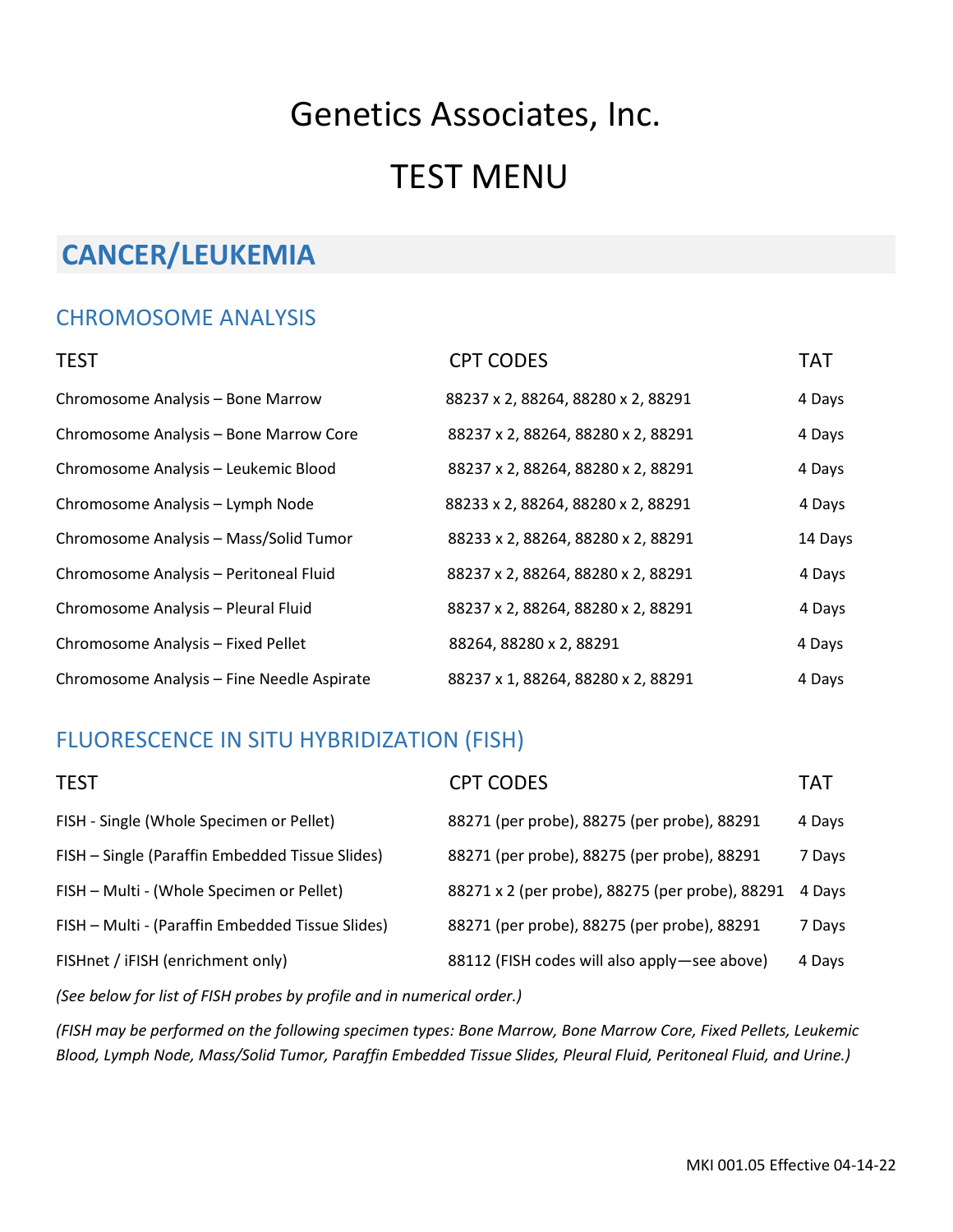**VOCENETICS**<br>ASSOCIATES

### FISH PROBES BY PROFILE

| <b>Adult B-Cell ALL profile</b>  | <b>Adult T-Cell ALL profile</b>  |
|----------------------------------|----------------------------------|
| del(9p) CDKN2A                   | 14q11.2 TRA rearrangements       |
| del(6q) MYB                      | 7q34 TRB rearrangements          |
| t(9;22) BCR/ABL1/ASS1            | 10q24 TKX1                       |
| 11q23 KMT2A (MLL) rearrangements | 5q35 TLX3                        |
| $t(1;19)$ TCF3/PBX1              | 11q23 KMT2A (MLL) rearrangements |
| 14q32 IGH rearrangements         | del(9p) CDKN2A                   |

| <b>Pediatric ALL profile (COG)</b> | <b>Ph-Like ALL profile</b> |
|------------------------------------|----------------------------|
| t(12;21) ETV6/RUNX1                | 1q25.2 ABL2                |
| 11q23 KMT2A (MLL) rearrangements   | 5q32 PDGFRB                |
| t(9;22) BCR/ABL1/ASS1              | 5q32 CSF1R                 |
| trisomy 4,10,17                    | 9p24.1 JAK2                |
| 14q32 IGH rearrangement            | 9q34.1 ABL1                |
| <b>Additional probes</b>           | 19p13.2 EPOR               |
| $t(1;19)$ TCF3/PBX1                | Xp22.33/Yp11.3 CRFL2       |

| <b>Acute Myelogenous (AML) profile</b>     | <b>CLL Lymphocytic (CLL) profile</b> |
|--------------------------------------------|--------------------------------------|
| $t(15;17)$ PML/RARA                        | (CD19+ Clones Available)             |
| $t(9;22)$ BCR/ABL1/ASS1                    | del(11q) ATM                         |
| t(8;21) RUNX1T1/RUNX1                      | trisomy 12                           |
| 11q23 KMT2A (MLL) rearrangements           | del(13q) 13q14/13q34                 |
| $inv(16)$ , $t(16;16)$ CBFB rearrangements | del(17p) TP53                        |
| inv(3) MECOM rearrangements                | <b>Additional Probes</b>             |
| 17q RARA rearrangements                    | $t(11;14)$ CCND1/IGH                 |
| NUP98 11p15                                | del(6q) MYB                          |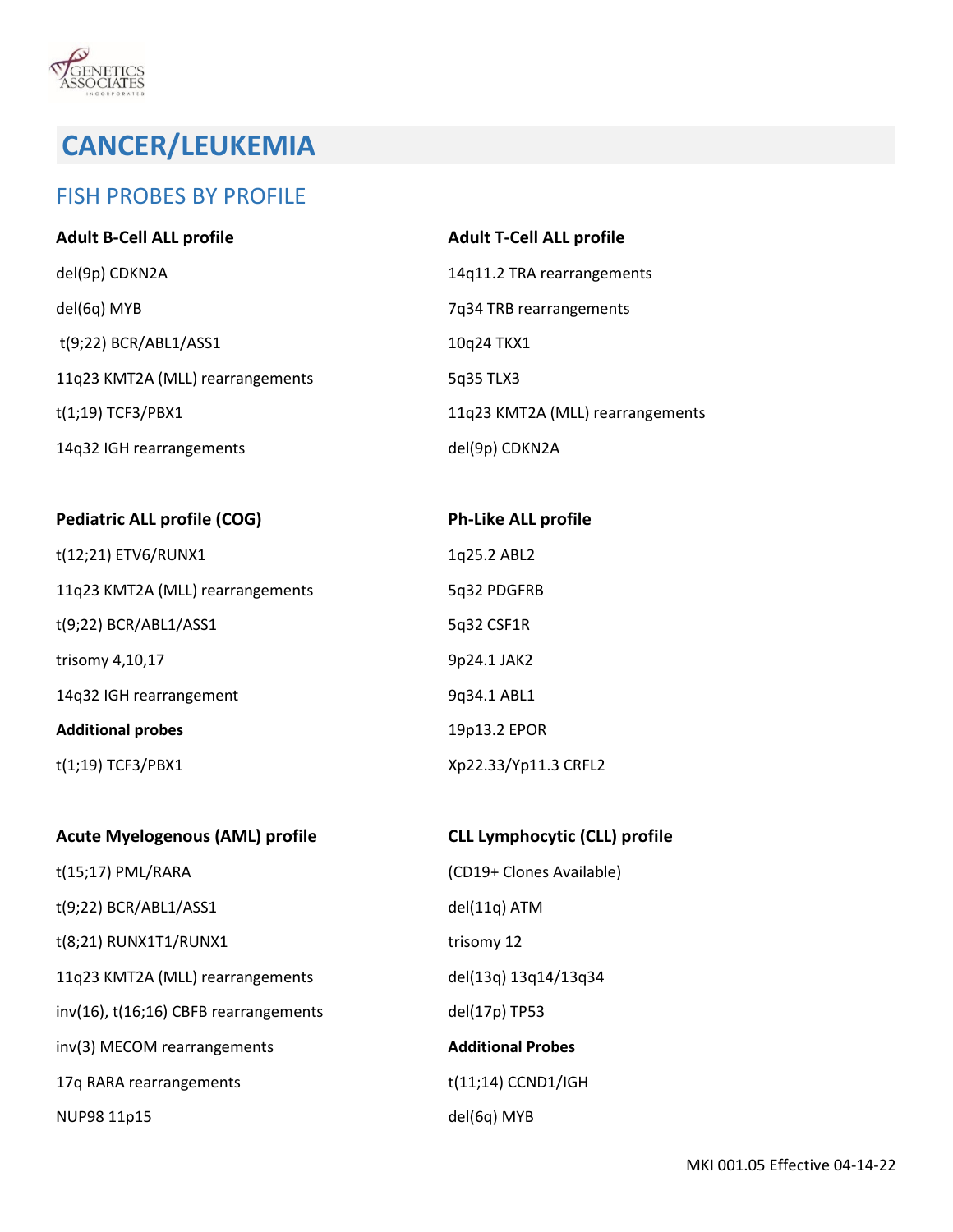

| <b>Chronic Myelogenous (CML) profile</b> | Lymphoma probes                                                                     |
|------------------------------------------|-------------------------------------------------------------------------------------|
| t(9;22) BCR/ABL1/ASS1                    | (CD19+ Clones Available)                                                            |
| <b>Additional probes</b>                 | t(8;14) MYC/IGH (Burkitt or Follicular)                                             |
| trisomy 8                                | 8q24 MYC rearrangements                                                             |
| i(17q)                                   | t(11;14) CCND1/IGH (Mantle Cell)                                                    |
|                                          | t(11;18) BIRC3/MALT1                                                                |
|                                          | 18q21 BCL2 rearrangements                                                           |
|                                          | 18q21 MALT1 rearrangements                                                          |
|                                          | t(14;18) IGH/BCL2 (Follicular or Diffuse Large B-Cell)                              |
|                                          | 3q27 BCL6 rearrangements (Diffuse Large B-Cell, Follicular<br>Marginal Zone B-cell) |
|                                          |                                                                                     |

| T-cell Leukemia/Lymphoma probes      | Multiple Myeloma CD138 Enriched (MM) profile (FISHnet™) |
|--------------------------------------|---------------------------------------------------------|
| 2p23 ALK (Anaplastic) rearrangements | 1p32.3/1q21 CDKN2C/CKS1B                                |
| 14q11.2 TRA rearrangements           | del(13q) 13q14/13q34                                    |
| 7q34 TRB rearrangements              | del(17p) TP53                                           |
| i(7q) 7cen/7q22/7q31                 | $t(11;14)$ CCND1/IGH                                    |
| 14q32 TCL1A                          | $t(4;14)$ FGFR3/IGH                                     |
| 10q24 TLX1                           | t(14;16) IGH/MAF                                        |
| 5q35 TLX3                            | <b>Additional probes</b>                                |
|                                      | trisomy 5                                               |
|                                      | 8q24 MYC rearrangements                                 |
|                                      | $t(6;14)$ CCND3/IGH                                     |
|                                      | t(14;20) IGH/MAFB                                       |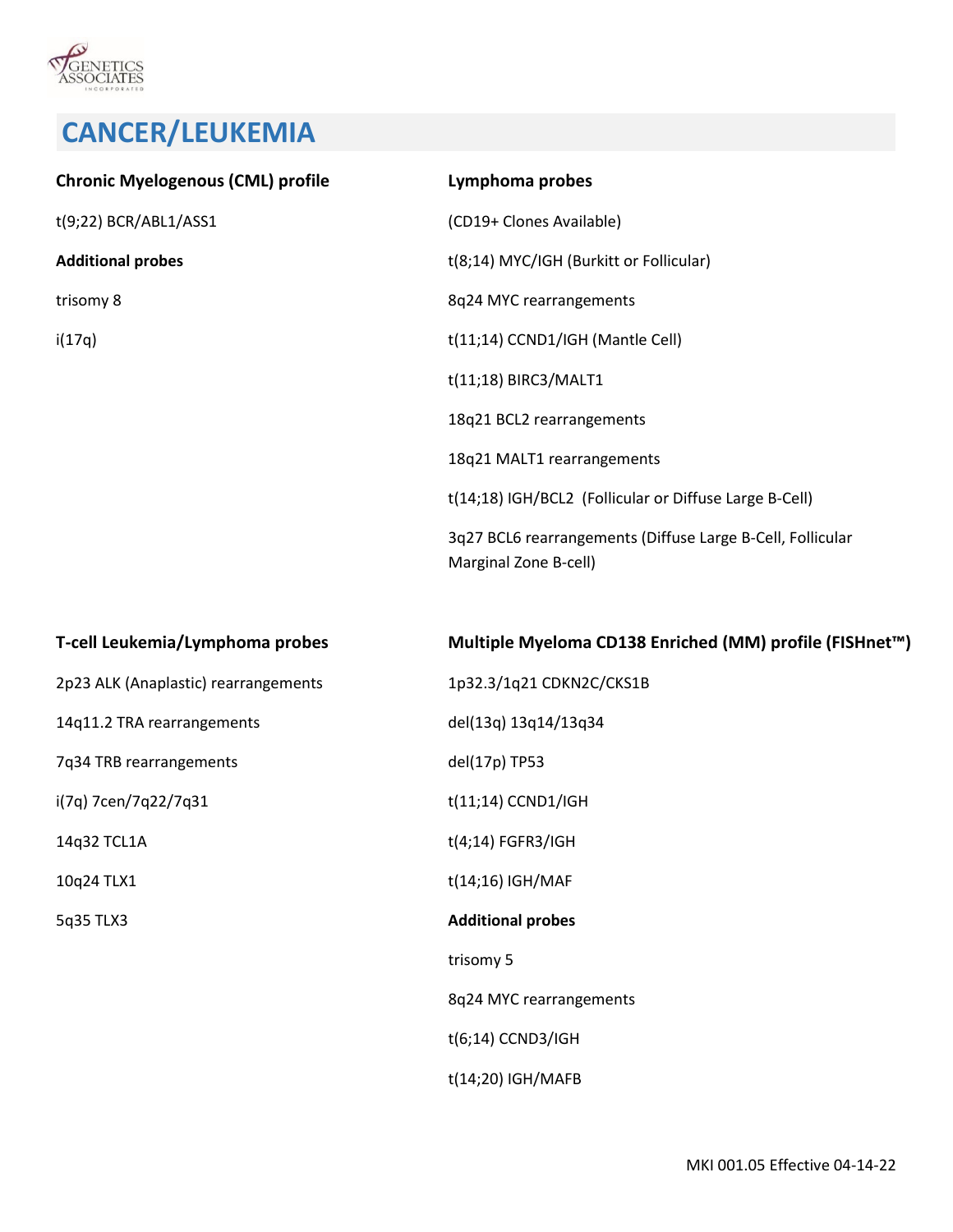

| <b>Myelodysplastic (MDS) profile</b> | <b>Myeloproliferative (MPN) profile</b> |
|--------------------------------------|-----------------------------------------|
| del(5q) EGR1                         | del(5q) EGR1                            |
| del(7q) / monosomy 7                 | del(7q) / monosomy 7                    |
| trisomy 8                            | trisomy 8                               |
| del(20q)                             | del(20q)                                |
| <b>Additional probes</b>             | t(9;22) BCR/ABL1/ASS1                   |
| 11q23 KMT2A (MLL) rearrangements     | <b>Additional probes</b>                |
| t(9;22) BCR/ABL1/ASS1                | 4q12 FIP1L1/CHIC2/PDGFRA                |
| NUP98 11p15                          | 5q32 PDGFRB rearrangements              |
| 12p13 ETV6 rearrangements            | 8p11 FGFR1 rearrangements               |
|                                      | 9q24 JAK2 rearrangements                |
| <b>Solid Tumor probes</b>            | <b>Transplant</b>                       |
| <b>EWSR1 Ewing Sarcoma</b>           | XX/XY for sex mismatched transplants    |
| FOXO1 Alveolar Rhabdomyosarcoma      |                                         |
| DDIT3 (CHOP) Myxoid Liposarcoma      |                                         |
| LOH 1p/19q Glioma                    |                                         |
| MYCN 2p24.1 Neuroblastoma            |                                         |
| SS18 Synovial Sarcoma                |                                         |
|                                      |                                         |

#### **Bladder Cancer Screening**

(Trisomy 3, 7, 17, & 9p21 loss)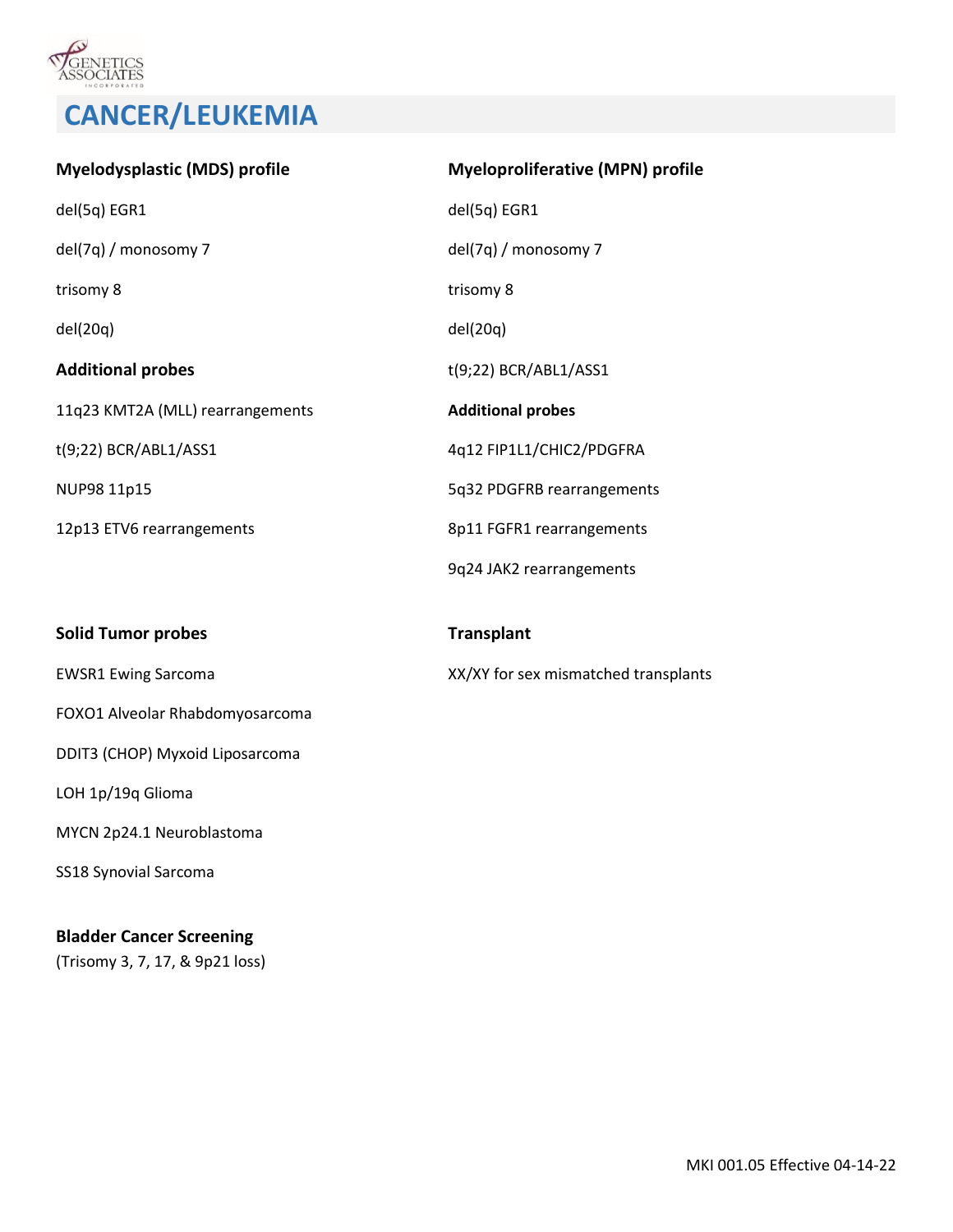

### FISH PROBES NUMERICALLY

| Chromosome #   | <b>Probe</b>                                                                         | <b>Location on Cancer Requisition</b> |
|----------------|--------------------------------------------------------------------------------------|---------------------------------------|
| $\mathbf{1}$   | 1p32.3/1q21 CDKN2C/CKS1B                                                             | Multiple Myeloma Profile              |
| $\mathbf{1}$   | 1q25.2 ABL2                                                                          | Ph Like ALL profile                   |
| 1, 19          | $t(1;19)$ TCF3/PBX1                                                                  | Adult B-Cell ALL profile              |
|                |                                                                                      | Pediatric ALL profile                 |
| 1, 19          | 1p/19q LOH (Glioma)                                                                  | Solid Tumor probes                    |
| $\overline{2}$ | 2p23 ALK (Anaplastic) rearrangements                                                 | T-cell Leukemia/Lymphoma<br>probes    |
| $\overline{2}$ | 2p24.1 MYCN (Neuroblastoma)                                                          | Solid Tumor probes                    |
| 3              | inv(3) MECOM rearrangements                                                          | Acute Myelogenous (AML) profile       |
| 3              | 3q27 BCL6 rearrangements (Diffuse Large B-Cell, Follicular,<br>Marginal Zone B-cell) | Lymphoma probes                       |
| 4, 10, 17      | trisomy 4,10,17                                                                      | Pediatric ALL profile                 |
| 4              | 4q12 FIP1L1/CHIC2/PDGFRA                                                             | Myeloproliferative (MPN) profile      |
| 4, 14          | t(4;14) FGFR3/IGH                                                                    | Multiple Myeloma Profile              |
| 5              | del(5q) EGR1 / trisomy 5                                                             | Multiple Myeloma Profile              |
|                |                                                                                      | Myeloproliferative (MPN) profile      |
|                |                                                                                      | Myelodysplastic (MDS) profile         |
| 5              | 5q33 PDGFRB rearrangements                                                           | Multiple Myeloma Profile              |
|                |                                                                                      | Ph Like ALL Profile                   |
| 5              | 5q32 CSF1R                                                                           | Ph Like ALL Profile                   |
| 5              | 5q35 TLX3                                                                            | Adult T-Cell ALL profile              |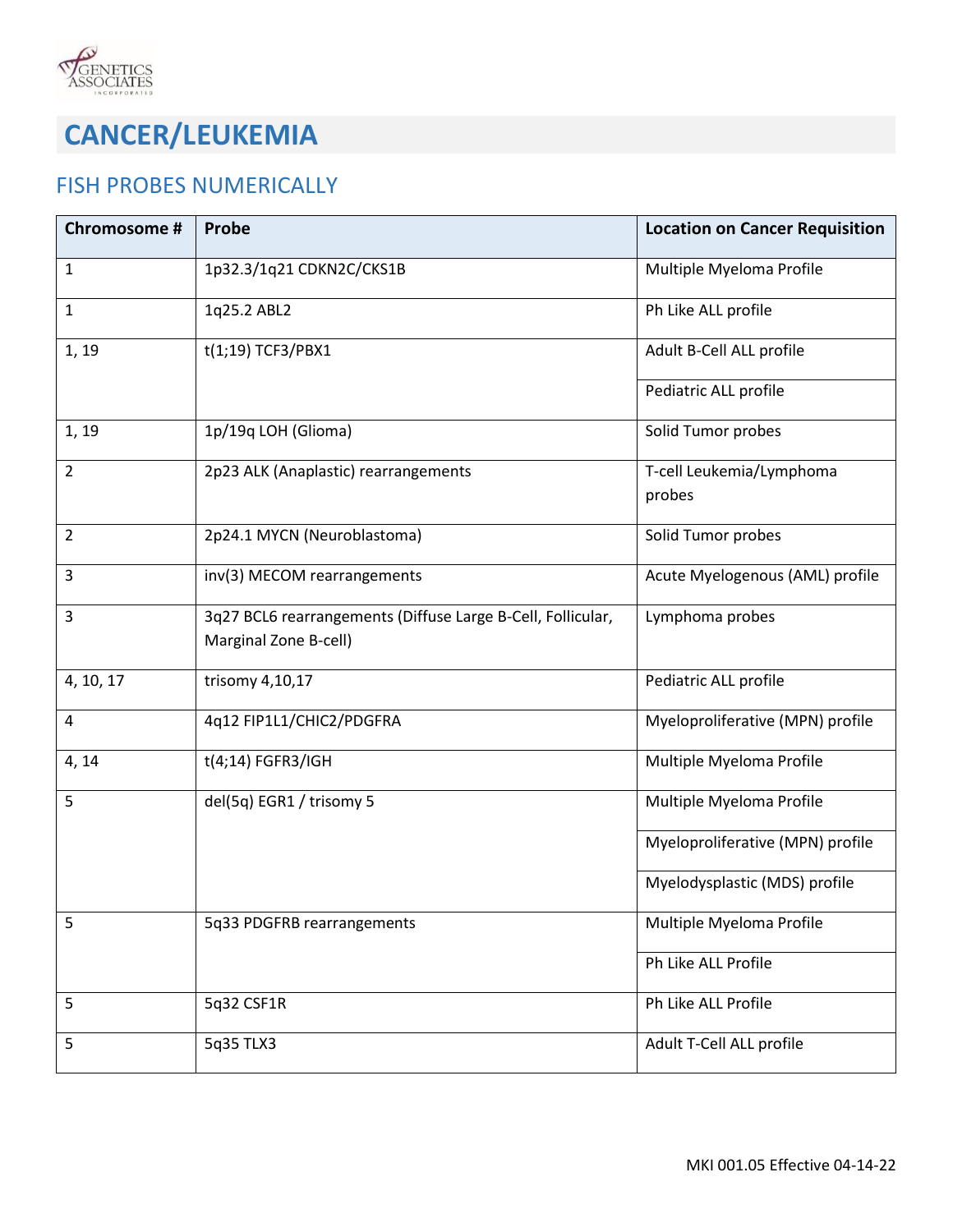

| Chromosome #   | <b>Probe</b>                            | <b>Location on Cancer Requisition</b> |
|----------------|-----------------------------------------|---------------------------------------|
| 6              | del(6q) MYB                             | Adult B-Cell ALL profile              |
|                |                                         | Chronic Lymphocytic (CLL) profile     |
| 6, 14          | $t(6;14)$ CCND3/IGH                     | Multiple Myeloma Profile              |
| $\overline{7}$ | del(7q) / monosomy 7 / trisomy 7        | Multiple Myeloma Profile              |
|                |                                         | Myelodysplastic (MDS) profile         |
|                |                                         | Myeloproliferative (MPN) profile      |
| 7              | i(7q) 7cen/7q22/7q31                    | T-cell Leukemia/Lymphoma<br>probes    |
|                |                                         |                                       |
| 7              | 7q34 TRB rearrangements                 | Adult T-Cell ALL profile              |
|                |                                         | T-cell Leukemia/Lymphoma              |
|                |                                         | probes                                |
| 8              | trisomy 8 (CHARGE)                      | Chronic Myelogenous (CML)             |
|                |                                         | profile                               |
|                |                                         | Myelodysplastic (MDS) profile         |
|                |                                         | Myeloproliferative (MPN) profile      |
| 8              | 8p11 FGFR1 rearrangements               | Myeloproliferative (MPN) profile      |
| 8              | 8q24 MYC rearrangements                 | Lymphoma probes                       |
| 8,14           | t(8;14) MYC/IGH (Burkitt or Follicular) | Lymphoma probes                       |
| 8, 21          | t(8;21) RUNX1T1/RUNX1                   | Acute Myelogenous (AML) profile       |
| 9              | 9p24 JAK2 rearrangements                | Myeloproliferative (MPN) profile      |
| 9              | del(9p) CDKN2A                          | Adult B-Cell ALL profile              |
|                |                                         | Adult T-Cell ALL profile              |
| 9              | 9q34.1 ABL1                             | Ph Like ALL Profile                   |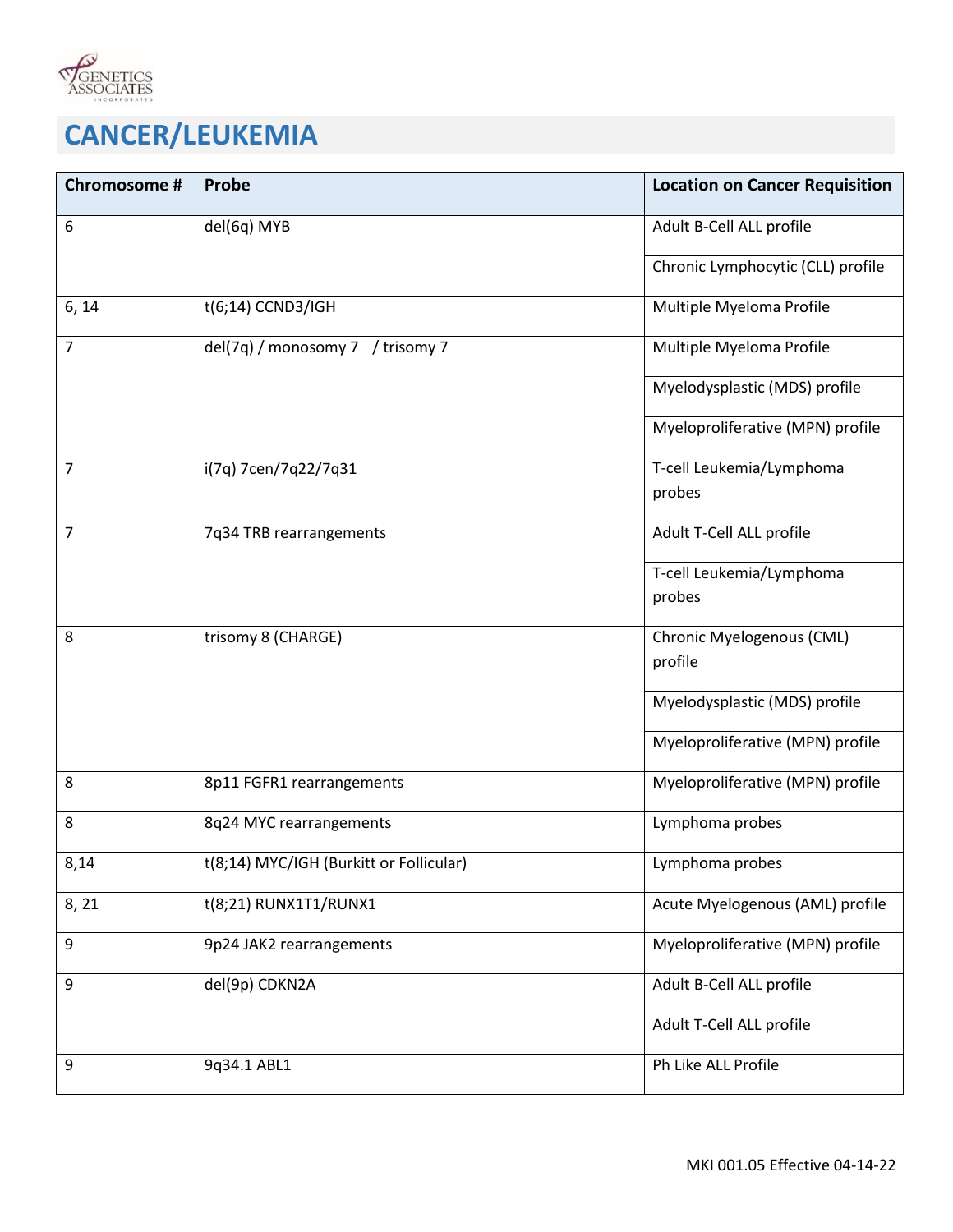

| Chromosome # | Probe                                 | <b>Location on Cancer Requisition</b> |
|--------------|---------------------------------------|---------------------------------------|
| 9,22         | t(9;22) BCR/ABL1/ASS1                 | Adult B-Cell ALL profile              |
|              |                                       | Pediatric ALL profile                 |
|              |                                       | Acute Myelogenous (AML) profile       |
|              |                                       | Chronic Myelogenous (CML) profile     |
|              |                                       | Myelodysplastic (MDS) profile         |
|              |                                       | Myeloproliferative (MPN) profile      |
| 10           | 10q24 TLX1                            | Adult T-Cell ALL profile              |
|              |                                       | T-cell Leukemia/Lymphoma probes       |
| 11           | NUP98 11p15                           | Acute Myelogenous (AML) profile       |
|              |                                       | Myelodysplastic (MDS) profile         |
| 11           | del(11q) ATM                          | Chronic Lymphocytic (CLL) profile     |
| 11           | 11q23 KMT2A (MLL) rearrangements      | Myelodysplastic (MDS) profile         |
|              |                                       | Adult B-Cell ALL profile              |
|              |                                       | Adult T-Cell ALL profile              |
|              |                                       | Pediatric ALL profile                 |
|              |                                       | Acute Myelogenous (AML) profile       |
| 11, 14       | $t(11;14)$ CCND1/IGH                  | Chronic Lymphocytic (CLL) profile     |
|              | t(11;14) CCND1/IGH (Mantle Cell)      | Lymphoma probes                       |
|              | t(11;14) CCND1/IGH                    | Multiple Myeloma Profile              |
| 11, 18       | t(11;18) BIRC3/MALT1                  | Lymphoma probes                       |
| 12           | trisomy 12                            | Chronic Lymphocytic (CLL) profile     |
| 12           | 12p13 ETV6 rearrangements             | Myelodysplastic (MDS) profile         |
| 12           | 12q13 DDIT3 (CHOP) Myxoid Liposarcoma | Solid Tumor probes                    |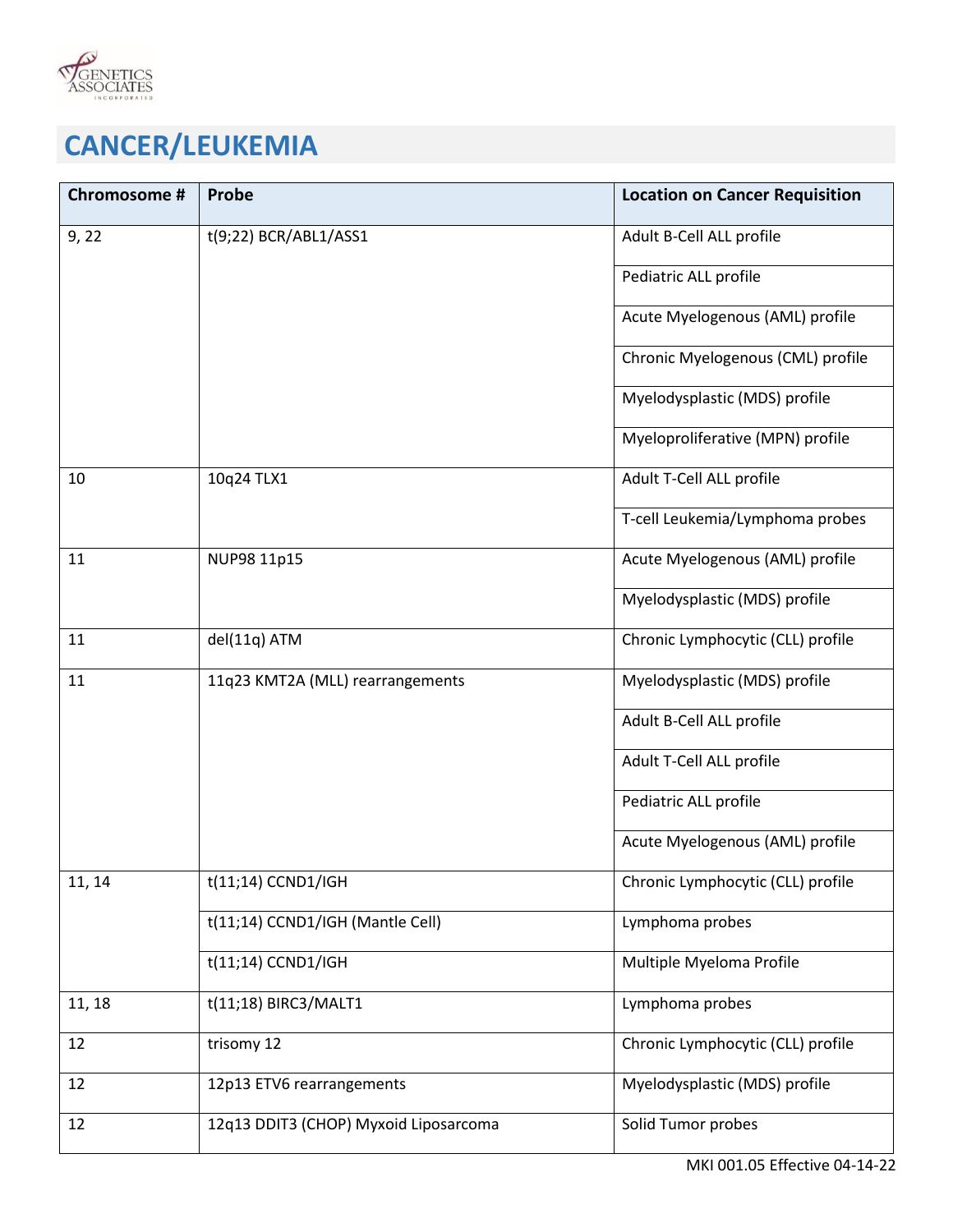

| Chromosome # | Probe                                                  | <b>Location on Cancer Requisition</b> |
|--------------|--------------------------------------------------------|---------------------------------------|
| 12, 21       | t(12;21) ETV6/RUNX1                                    | Pediatric ALL profile                 |
| 13           | del(13q) 13q14/13q34                                   | Chronic Lymphocytic (CLL) profile     |
|              |                                                        | Multiple Myeloma Profile              |
| 13           | 13q14.1 FOXO1 Alveolar Rhabdomyosarcoma                | Solid Tumor probes                    |
| 14           | 14q11.2 TRA rearrangements                             | Adult T-Cell ALL profile              |
|              |                                                        | T-cell Leukemia/Lymphoma probes       |
| 14           | 14q32 IGH rearrangements                               | Adult B-Cell ALL profile              |
|              |                                                        | Pediatric ALL profile                 |
| 14           | 14q32 TCL1A                                            | T-cell Leukemia/Lymphoma probes       |
| 14, 16       | t(14;16) IGH/MAF                                       | Multiple Myeloma Profile              |
| 14, 18       | t(14;18) IGH/BCL2 (Follicular or Diffuse Large B-Cell) | Lymphoma probes                       |
| 14, 20       | t(14;20) IGH/MAFB                                      | Multiple Myeloma Profile              |
| 15, 17       | t(15;17) PML/RARA                                      | Acute Myelogenous (AML) profile       |
| 16           | inv(16), t(16;16) CBFB rearrangements                  | Acute Myelogenous (AML) profile       |
| 17           | del(17p) TP53                                          | Chronic Lymphocytic (CLL) profile     |
|              | del(17p) TP53                                          | Multiple Myeloma Profile              |
| 17           | i(17q)                                                 | Chronic Myelogenous (CML) profile     |
| 17           | 17q RARA rearrangements                                | Acute Myelogenous (AML) profile       |
| 18           | 18q11.2 SS18 Synovial Sarcoma                          | Solid Tumor probes                    |
| 18           | 18q21 BCL2 rearrangements                              | Lymphoma probes                       |
| 18           | 18q21 MALT1 rearrangements                             | Lymphoma probes                       |
| 19           | 19p13.2 EPOR                                           | Ph Like Profile                       |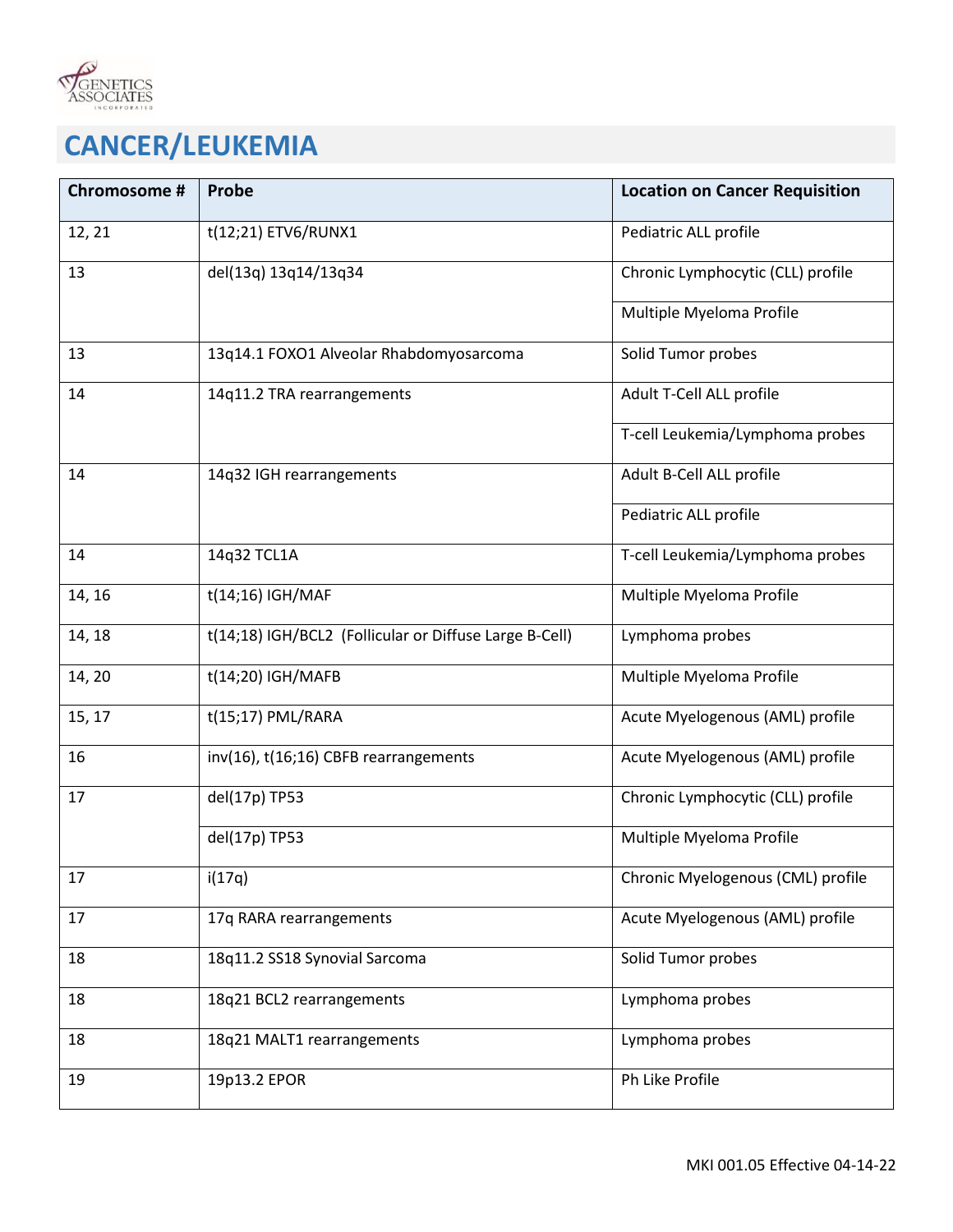

| Chromosome # | Probe                                       | <b>Location on Cancer Requisition</b> |
|--------------|---------------------------------------------|---------------------------------------|
| 20           | del(20q)                                    | Myelodysplastic (MDS) profile         |
|              |                                             | Myeloproliferative (MPN) profile      |
| 22           | 22q12.2 EWSR1 Ewing Sarcoma                 | Myeloproliferative (MPN) profile      |
| 3, 7, 9, 17  | <b>Bladder Cancer Screening</b>             | Solid Tumor probes                    |
| X/Y          | CEPXY (XX/XY for sex mismatched transplant) | Transplant                            |
| X/Y          | Xp22.33/Yp11.3 CRFL2                        | Ph Like ALL Profile                   |

### CHROMOSOME MICROARRAY

| <b>TEST</b>      | <b>CPT CODES</b> | <b>TAT</b> |
|------------------|------------------|------------|
| Microarray (SNP) | 81229            | 10 Days    |

### NEXT GENERATION SEQUENCING (NGS)

| <b>TEST</b> | <b>CPT CODES</b> | <b>TAT</b> |
|-------------|------------------|------------|
| <b>NGS</b>  | 81450            | 14 Days    |

#### *(See below for list of NGS panels.)*

| Panel                              | <b>Included Genes</b>                                          |
|------------------------------------|----------------------------------------------------------------|
| AML Molecular Profile              | ASXL1, CBL, CEBPA, CSF3R, DNMT3A, EZH2, IDH1, IDH2, JAK2, KIT, |
|                                    | KRAS, MPL, NPM1, NRAS, RUNX1, SETBP1, SF3B1, SRSF2, TET2,      |
|                                    | <b>TP53, U2AF1</b>                                             |
| <b>MDS Molecular Profile</b>       | ASXL1, CBL, DNMT3A, EZH2, IDH1, IDH2, JAK2, KIT, KRAS, MPL,    |
|                                    | NPM1, NRAS, RUNX1, SETBP1, SF3B1, SRSF2, TET2, TP53, U2AF1     |
| <b>MPN Molecular Profile</b>       | ABL1, ASXL1, CALR, CBL, CSF3R, EZH2, IDH1, IDH2, JAK2, MPL,    |
|                                    | SETBP1, SF3B1, SRSF2, TET2, TP53, U2AF1                        |
| Myeloid Complete Molecular Profile | ABL1, ASXL1, BRAF, CALR, CBL, CEBPA, CSF3R, DNMT3A, EZH2,      |
|                                    | IDH1, IDH2, JAK2, KIT, KRAS, MPL, NPM1, NRAS, RUNX1, SETBP1,   |
|                                    | SF3B1, SRSF2, TET2, TP53, U2AF1                                |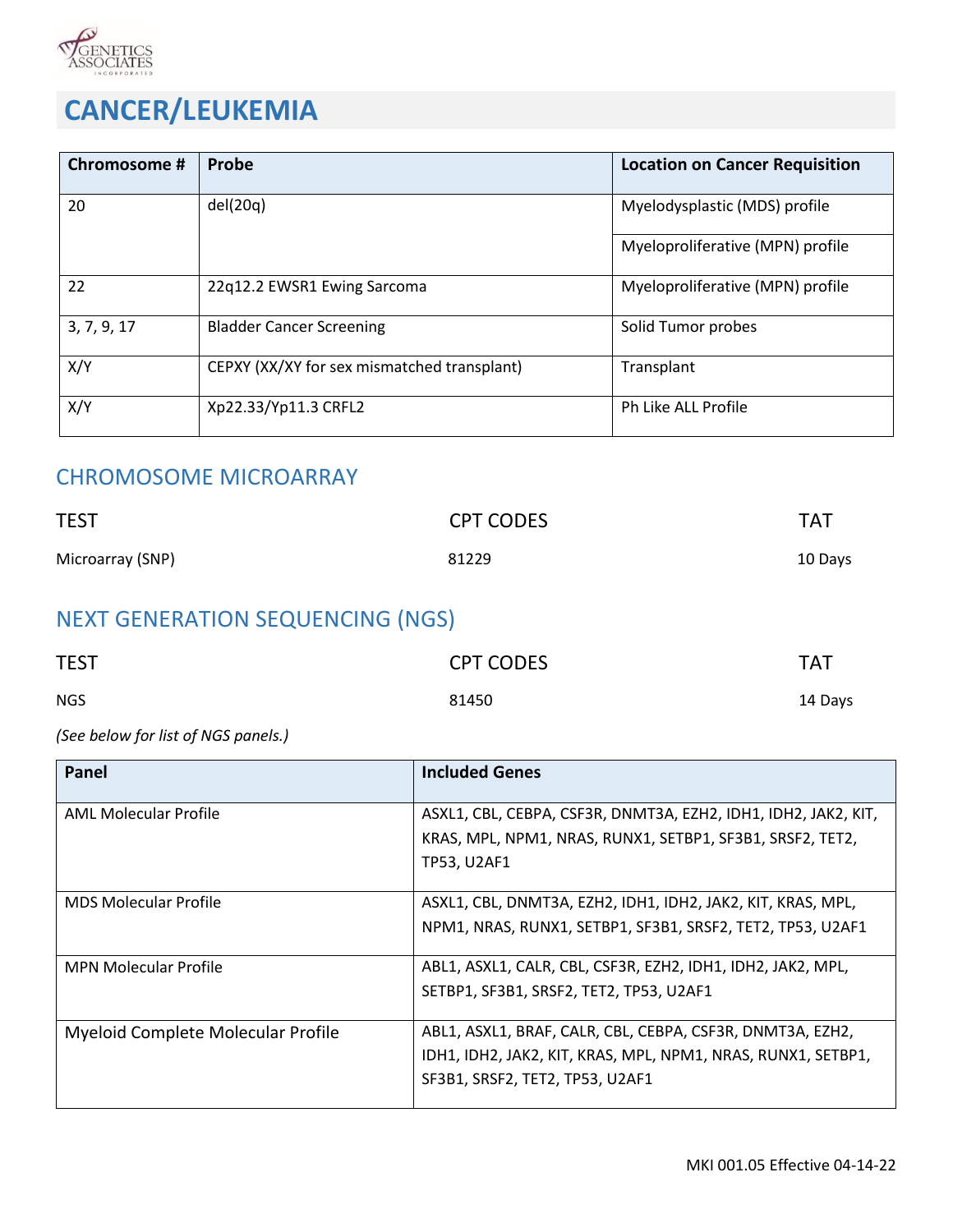

### POLYMERASE CHAIN REACTION (PCR)

| <b>TEST</b>       | <b>CPT CODES</b> | TAT    |
|-------------------|------------------|--------|
| BCR/ABL p210 BKPT | 81206            | 4 Days |
| BCR/ABL p190 BKPT | 81207            | 4 Days |
| JAK2              | 81270            | 4 Days |

### ADDITIONAL SENDOUT TESTING

| <b>TEST</b>                        | <b>CPT CODES</b> | <b>TAT</b> |
|------------------------------------|------------------|------------|
| <b>FLT3 Mutation Detection</b>     | 81245, 81246     | 2-3 Days   |
| IgVH Hypermutation Analysis        | 81263            | 10 Days    |
| <b>T-Cell Clonality Assessment</b> | 81340, 81342     | 7-10 Days  |
| <b>B-Cell Clonality Assessment</b> | 81264, 81261     | 7-10 Days  |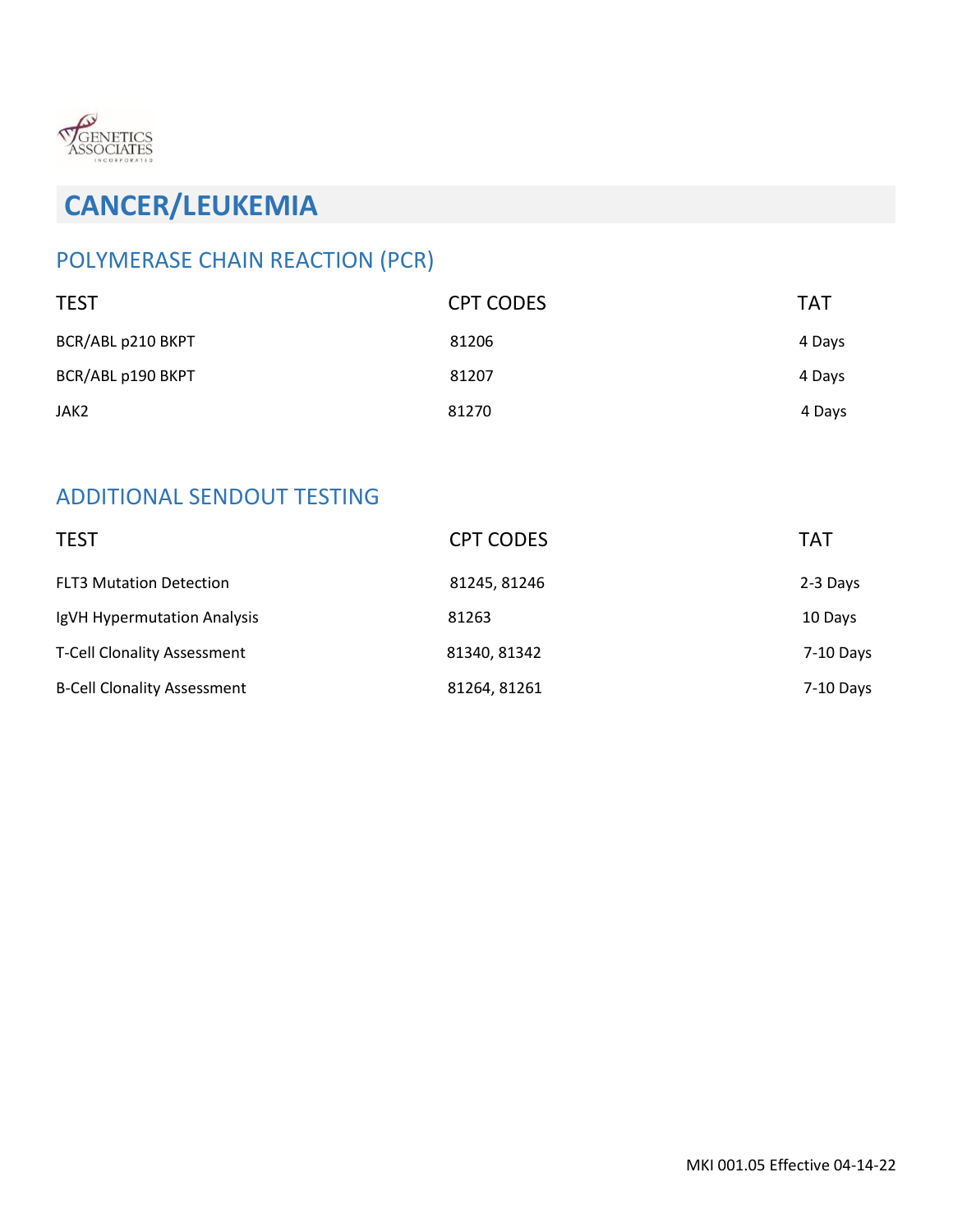

### CHROMOSOME ANALYSIS

| <b>TEST</b>                                    | <b>CPT CODES</b>                             | <b>TAT</b> |
|------------------------------------------------|----------------------------------------------|------------|
| Chromosome Analysis - Amniotic Fluid           | 88235 X 2, 88267, 88261, 88280, 88291        | 7 Days     |
| Chromosome Analysis - CVS                      | 88235 X 2, 88267, 88261, 88280, 88172, 88291 | 7 Days     |
| Chromosome Analysis - Fixed Pellet             | 88262, 88280 x 2, 88291                      | 5 Days     |
| Chromosome Analysis - Newborn Peripheral Blood | 88230 x 2, 88262, 88280, 88291               | 5 Days     |
| – Prelim                                       |                                              | 48 hours   |
| Chromosome Analysis - Peripheral Blood         | 88230 x 2, 88262, 88280, 88291               | 5 Days     |
| Chromosome Analysis - POC                      | 88305, 88233x2, 88261, 88267, 88280          | 10 Days    |
| Chromosome Analysis - Tissue                   | 88233 x 2, 88264, 88280 x 3, 88291           | 14 Days    |

### CHROMOSOME MICROARRAY

| <b>TEST</b>      | <b>CPT CODES</b> | <b>TAT</b> |
|------------------|------------------|------------|
| Microarray (SNP) | 81229            | 10 Days    |

### FLUORESCENCE IN SITU HYBRIDIZATION (FISH)

| <b>TEST</b>                                     | <b>CPT CODES</b>            | <b>TAT</b> |
|-------------------------------------------------|-----------------------------|------------|
| FISH (Microdeletion)                            | 88271, 88273, 88291         | 5 Days     |
| Aneupolidy Screening - Amniotic Fluid           | 88271 x 5, 88275, 88291     | 24 hours   |
| Aneupolidy Screening - Paraffin Embedded Slides | 88271 x 5, 88275, 88291     | 7 Days     |
| POC FISH - Product of Conception Tissue         | 88271 x 8, 88275 X 2, 88291 | 3 Days     |
| POC FISH - Paraffin Embedded Slides             | 88271 x 8, 88275 X 2, 88291 | 7 Days     |

*(See below for list of FISH probes by profile and in numerical order.)*

*(FISH may be performed on the following specimen types: Amniotic Fluid, Chorionic Villi, Cord Blood, Paraffin Embedded Tissue Slides, Peripheral Blood, Peritoneal Fluid, Pleural Fluid, and Products of Conception.)*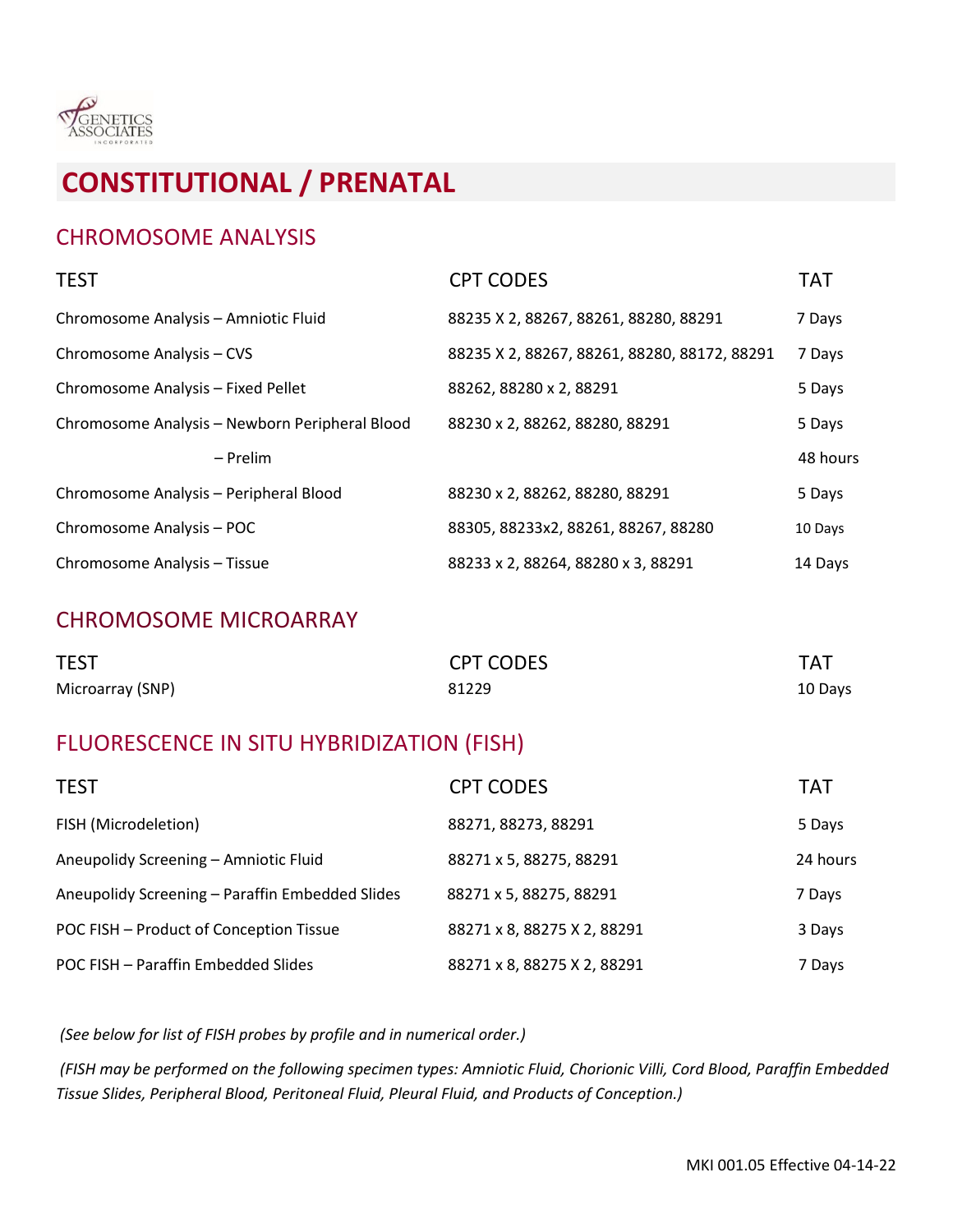

### FISH PROBES BY PROFILE

| <b>Microdeletion Syndromes</b>        | <b>Other</b>                                  |
|---------------------------------------|-----------------------------------------------|
| Angelman (15q12)                      | Trisomy 13 - Patau Syndrome                   |
| Cri-du-Chat (5p15.3)                  | Trisomy 18 - Edwards Syndrome                 |
| DiGeorge (22q11.2)                    | Trisomy 21 - Down Syndrome                    |
| DiGeorge II (10p14)                   |                                               |
| Kallmann (Xp22.3)                     | <b>Panels</b>                                 |
| 1p36 microdeletion                    | Aneuploidy Screen (X, Y, 13, 18, 21)          |
| Miller-Dieker (17p13.3)               | POC FISH (X, Y, 13, 15, 16, 18, 21, 22)       |
| Pallister-Killian/Tetrasomy 12p       |                                               |
| Phelan-McDermid (22q13)               | <b>Sex Chromosome Abnormalities</b>           |
| Prader-Willi (15q12)                  | <b>CEPX/SRY (Genotypic Sex Determination)</b> |
| Saethre-Chotzen (7p21.1)              | CEPX/CEPY (Turner Syndrome/Mosaicism)         |
| Smith-Magenis (17p11.2)               |                                               |
| Sotos (5q35.3)                        |                                               |
| Steroid Sulfatase Deficiency (Xp22.3) |                                               |
| Williams (7q11.23)                    |                                               |
| Wolf-Hirschhorn (4p16.3)              |                                               |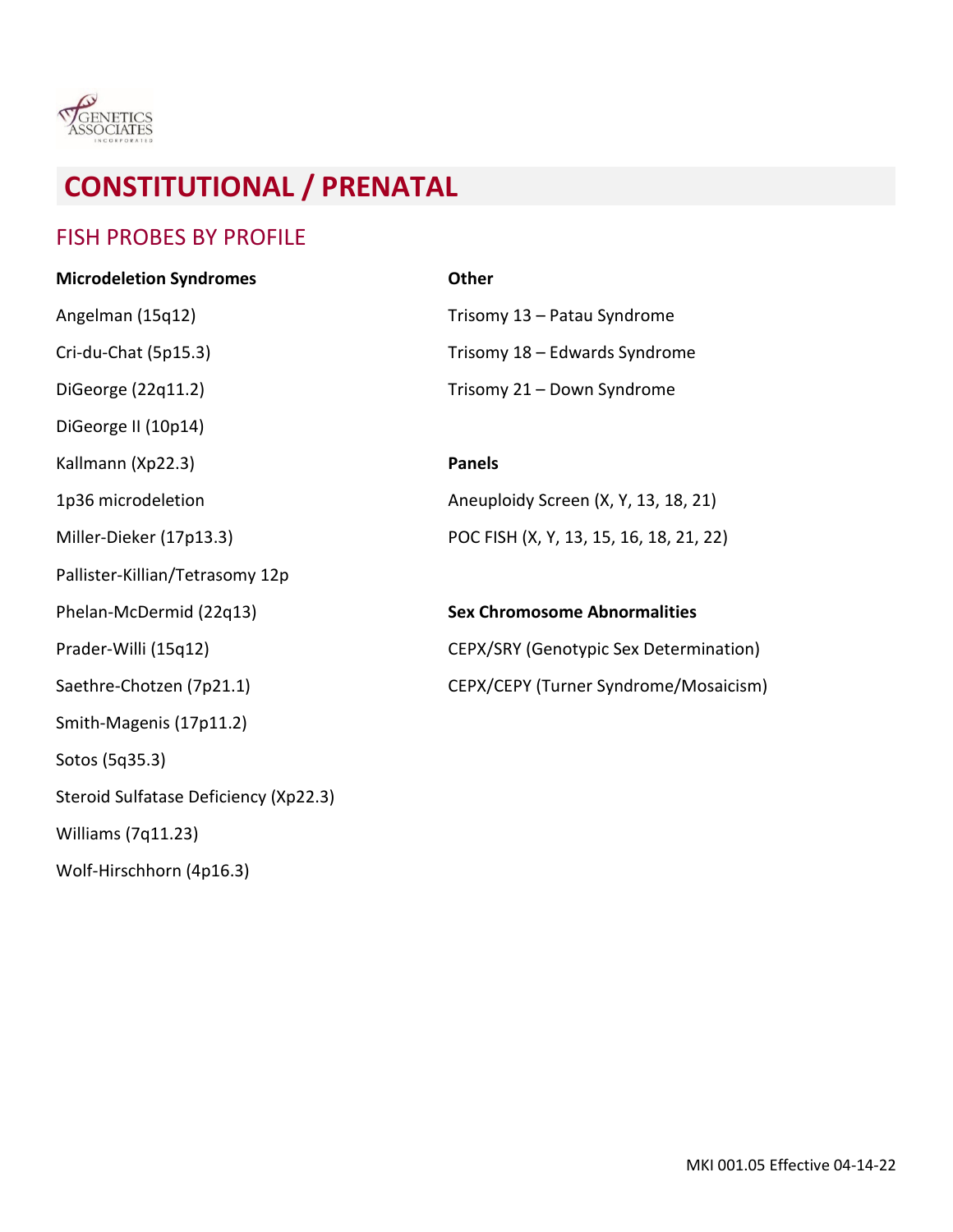

### FISH PROBES NUMERICALLY by CHROMOSOME

| Chromosome #                 | Probe                                 |
|------------------------------|---------------------------------------|
| $\mathbf{1}$                 | 1p36 microdeletion                    |
| $\overline{4}$               | Wolf-Hirschhorn (4p16.3)              |
| 5                            | Cri-du-Chat (5p15.3)                  |
| 5                            | Sotos (5q35.3)                        |
| $\overline{7}$               | Saethre-Chotzen (7p21.1)              |
| $\overline{7}$               | Williams (7q11.23)                    |
| 10                           | DiGeorge II (10p14)                   |
| 12                           | Pallister-Killian/Tetrasomy 12p       |
| 13                           | Trisomy 13 - Patau Syndrome           |
| 15                           | Angelman (15q12)                      |
| 15                           | Prader-Willi (15q12)                  |
| 17                           | Miller-Dieker (17p13.3)               |
| 18                           | Trisomy 18 - Edwards Syndrome         |
| 21                           | Trisomy 21 - Down Syndrome            |
| 22                           | DiGeorge (22q11.2)                    |
| 22                           | Phelan-McDermid (22q13)               |
| $\boldsymbol{\mathsf{X}}$    | Kallmann (Xp22.3)                     |
| X                            | Steroid Sulfatase Deficiency (Xp22.3) |
| X/SRY                        | X/SRY - Genotypic Sex Determination   |
| CEPX/CEPY                    | CEPX/CEPY - Turner Syndrome/Mosaicism |
| <b>Panels</b>                |                                       |
| X, Y, 13, 18, 21             | <b>Aneuploidy Screening</b>           |
| X, Y, 13, 15, 16, 18, 21, 22 | POC FISH                              |